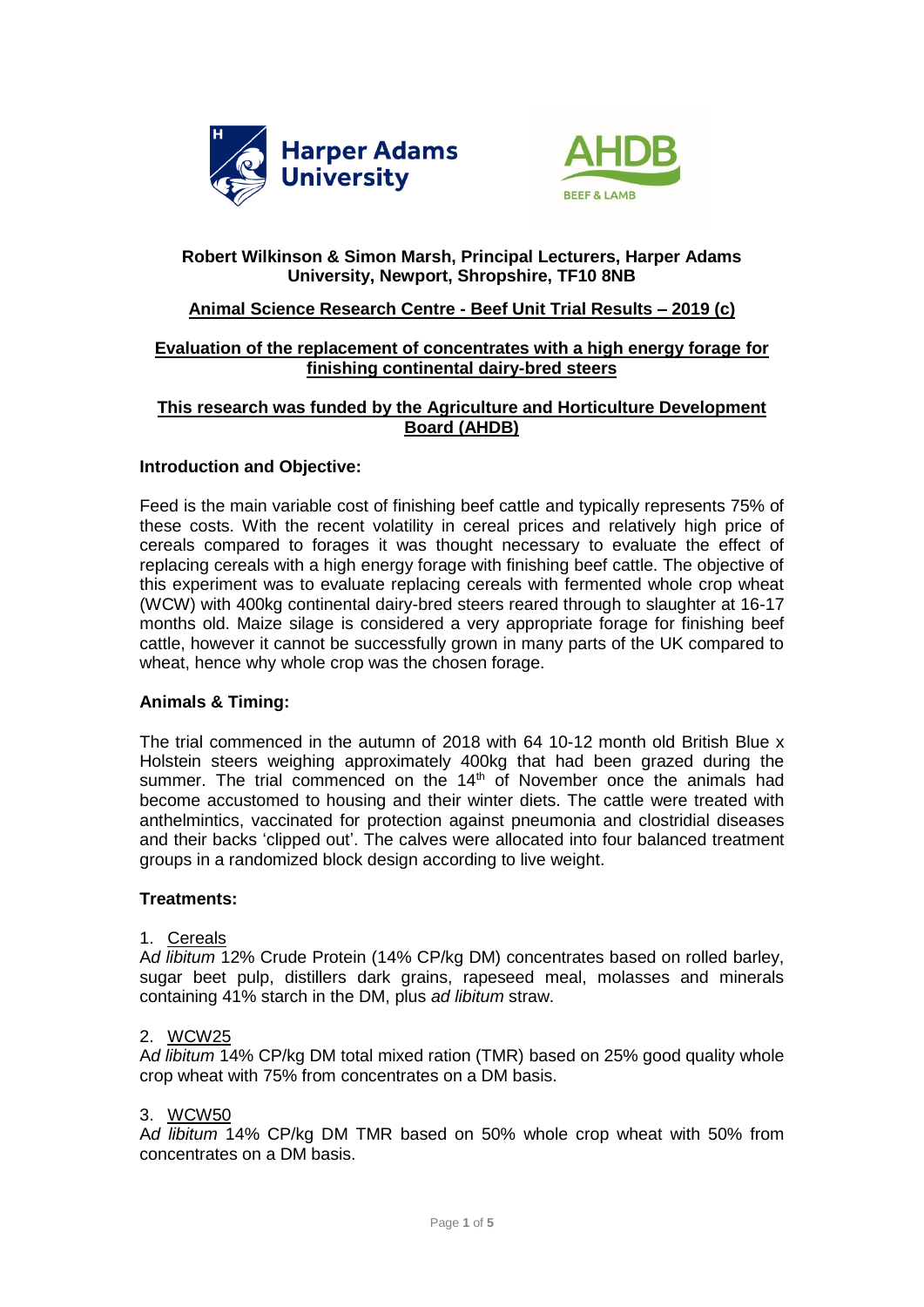#### 4. WCW75

A*d libitum* 14% CP/kg DM TMR based on 75% whole crop wheat with 25% from concentrates on a DM basis.

The WCW analysed @ 46.0%DM, 4.4pH, 11.2%CP, 26.5% starch & 10.5ME

The diets were formulated to be iso-nitrogenous i.e. to supply similar quantities of protein. Prior to commencement of the trial all the cattle were fed the WCW50 diet. The rations were fed via troughs and gradually introduced over a 10-14 day period. The cattle were group housed in straw-bedded yards (8.6m x 4.6m per pen) with 3 pens per treatment with 5-6 calves per pen. Straw was offered *ad lib* in racks. Full details of the concentrate rations are shown in appendix 1.

The whole crop wheat (*var:* Shabras Beret Gold) was harvested on the 17<sup>th</sup> of July 2018, with the aim of harvesting at a dry matter (DM) content of 40-45% at growth stage 83. The WCW was treated with the additive Biotal Gold. The WCW was harvested at a cutting height of 16cm, and chopped using a self-propelled forage harvester. Following cutting, it was ensiled in an Ag-bag. The area harvested was 4.61 ha with a total yield of 137.7 tonnes. This equated to a yield of 12.84 tonnes/DM/ha. The whole crop was costed @ £102/t DM (Maize Growers Association feed costs).



Picture left harvesting WCW on 17<sup>th</sup> July 2018. Picture right ensiling in an Ag-bag.



Pictures left and right: cattle on the WCW trial at Harper Adams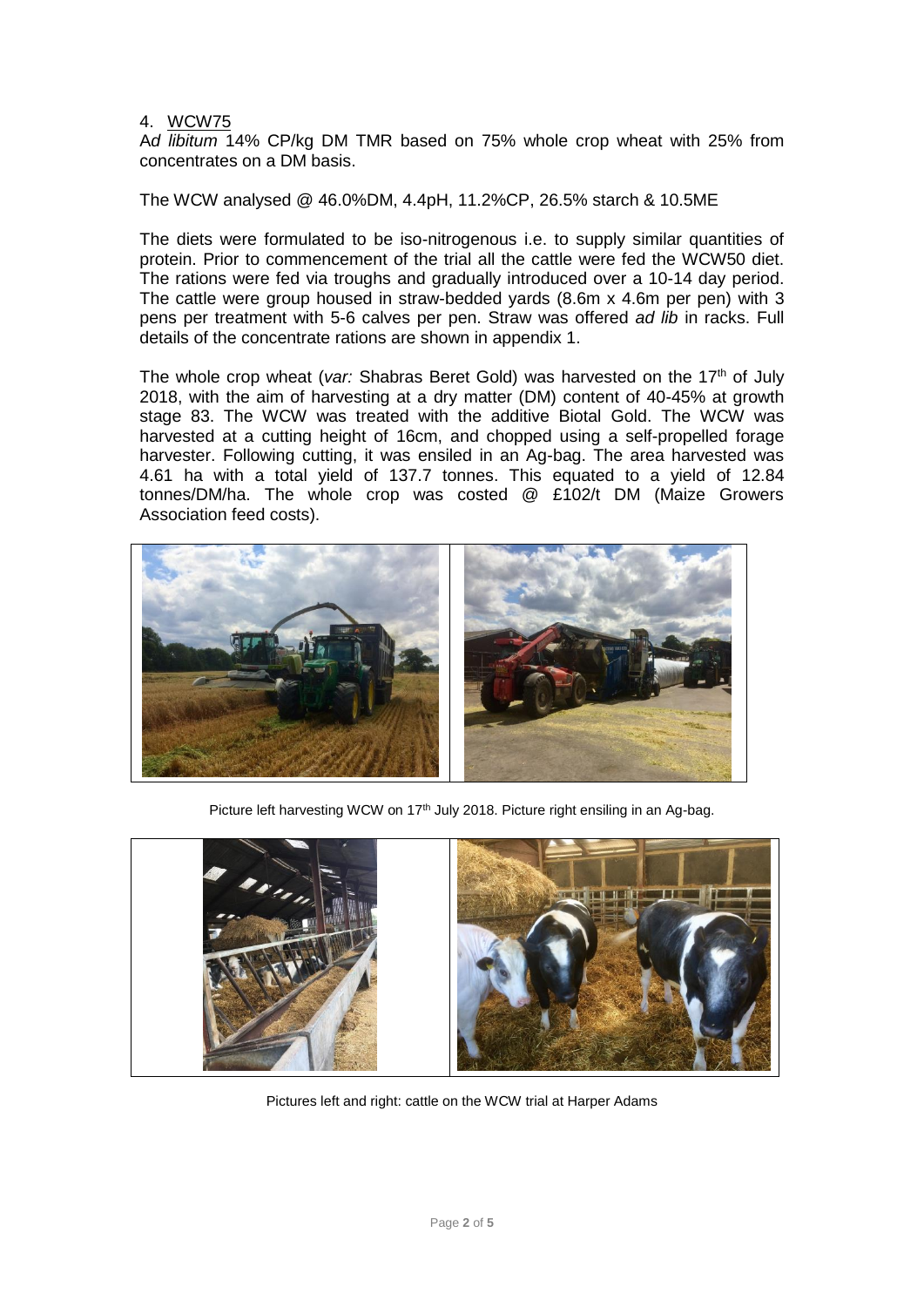# **Results:**

### Table 1: Animal performance (kg)

| (kg/steer)                  | <b>Cereals</b> | WCW <sub>25</sub> | WCW50 | WCW75 | P Value | <b>Sig</b> |
|-----------------------------|----------------|-------------------|-------|-------|---------|------------|
| <b>Start weight</b>         | 405.5          | 405.8             | 405.0 | 405.7 | 0.940   | <b>NS</b>  |
| Slaughter weight            | 641.0          | 639.8             | 632.5 | 640.4 | 0.865   | <b>NS</b>  |
| Days to slaughter           | 152            | 153               | 157   | 166   | 0.320   | <b>NS</b>  |
| <b>DLWG</b>                 | 1.59           | 1.53              | 1.45  | 1.42  | 0.553   | <b>NS</b>  |
| Age at slaughter $(days)^1$ | 499            | 500               | 505   | 517   | 0.827   | NS         |

<sup>1</sup>. The cattle were 16.4-17 months old at slaughter

NS = not significant,  $* = P < 0.05$ ,  $** = P < 0.01$ ,  $** = P < 0.001$ 

The cattle were slaughtered at ABP Shrewsbury and carcasses classified by Video Image Analysis (VIA).

|                                  | <b>Cereals</b>   | WCW25            | <b>WCW50</b>     | <b>WCW75</b> | P Value | <b>Sig</b> |
|----------------------------------|------------------|------------------|------------------|--------------|---------|------------|
| Carcase weight (kg)              | 349.9            | 346.8            | 340.0            | 343.0        | 0.345   | <b>NS</b>  |
| Kill out (%)                     | 54.6             | 54.2             | 53.8             | 53.6         | 0.166   | <b>NS</b>  |
| Carcase DG (kg)                  | 1.07             | 1.02             | 0.96             | 0.93         | 0.242   | <b>NS</b>  |
| CDG from birth (kg)              | 0.70             | 0.68             | 0.66             | 0.61         | 0.142   | <b>NS</b>  |
| Conformation <sup>1</sup> (1-15) | $7.9(R=)$        | 8.30             | 7.80             | 7.40         | 0.210   | <b>NS</b>  |
| Fat $class^1(1-15)$              | 7.69             | 7.40             | $8.1(3=)$        | 7.60         | 0.437   | <b>NS</b>  |
| Liver score <sup>2</sup> (1-5)   | 1.3 <sup>a</sup> | 1.0 <sup>a</sup> | 1.0 <sup>a</sup> | 2.0          | 0.021   | $\ast$     |

### Table 2: Carcase characteristics

Within row, means with the same superscript are not significantly different (*p>0.05*).

<sup>1</sup> EUROP carcase classification: Conformation: P-=1 and E+=15, Fat class: 1- =1 and 5+=15.

<sup>2</sup> Liver assessment:  $1=$  Healthy liver and  $5=$  Severe abscesses (due to acidosis).

All of the carcasses would be regarded as ideal for the processors and supermarkets. The low liver scores across the four treatments indicated minimal issues with acidosis. The highest liver score with the WCW75 treatment is difficult to explain and is assumed to be an anomaly.

| Table 3: Feed intakes (kg/head) and feed conversion ratio (FCR) |  |  |
|-----------------------------------------------------------------|--|--|
|                                                                 |  |  |

|                             | <b>Cereals</b> | <b>WCW25</b>      | <b>WCW50</b>      | <b>WCW75</b>         | P Value | <b>Sig</b> |
|-----------------------------|----------------|-------------------|-------------------|----------------------|---------|------------|
| <b>Total DM intake</b>      | 1,416          | $1,879^{\circ}$   | $1,960^{\circ}$   | $2,036^a$            | 0.002   | $***$      |
| Daily DM intake             | 9.4            | $12.25^a$         | $12.50^{\circ}$   | 12.21 <sup>a</sup>   | < 0.001 | ***        |
| <b>Total WCW DM intake</b>  | 0.0            | 470 <sup>a</sup>  | 980 <sup>a</sup>  | $1,527$ <sup>a</sup> | < 0.001 | ***        |
| <b>Daily Conc DM intake</b> | 9.4            | 9.2               | 6.3               | 3.1                  | < 0.001 | ***        |
| <b>Livewt FCR</b>           | 6.0            | 8.03 <sup>a</sup> | 8.62 <sup>a</sup> | $8.64^{\circ}$       | 0.003   | $***$      |
| Daily carcase gain FCR      | 8.87           | $12.00^a$         | $13.06^a$         | 13.29 <sup>a</sup>   | 0.001   | $***$      |

There was a significant increase in dry matter intakes with the inclusion of WCW in the ration. Since WCW has a lower energy value than cereals this would help partially overcome a reduction in ME intakes with the WCW treatments.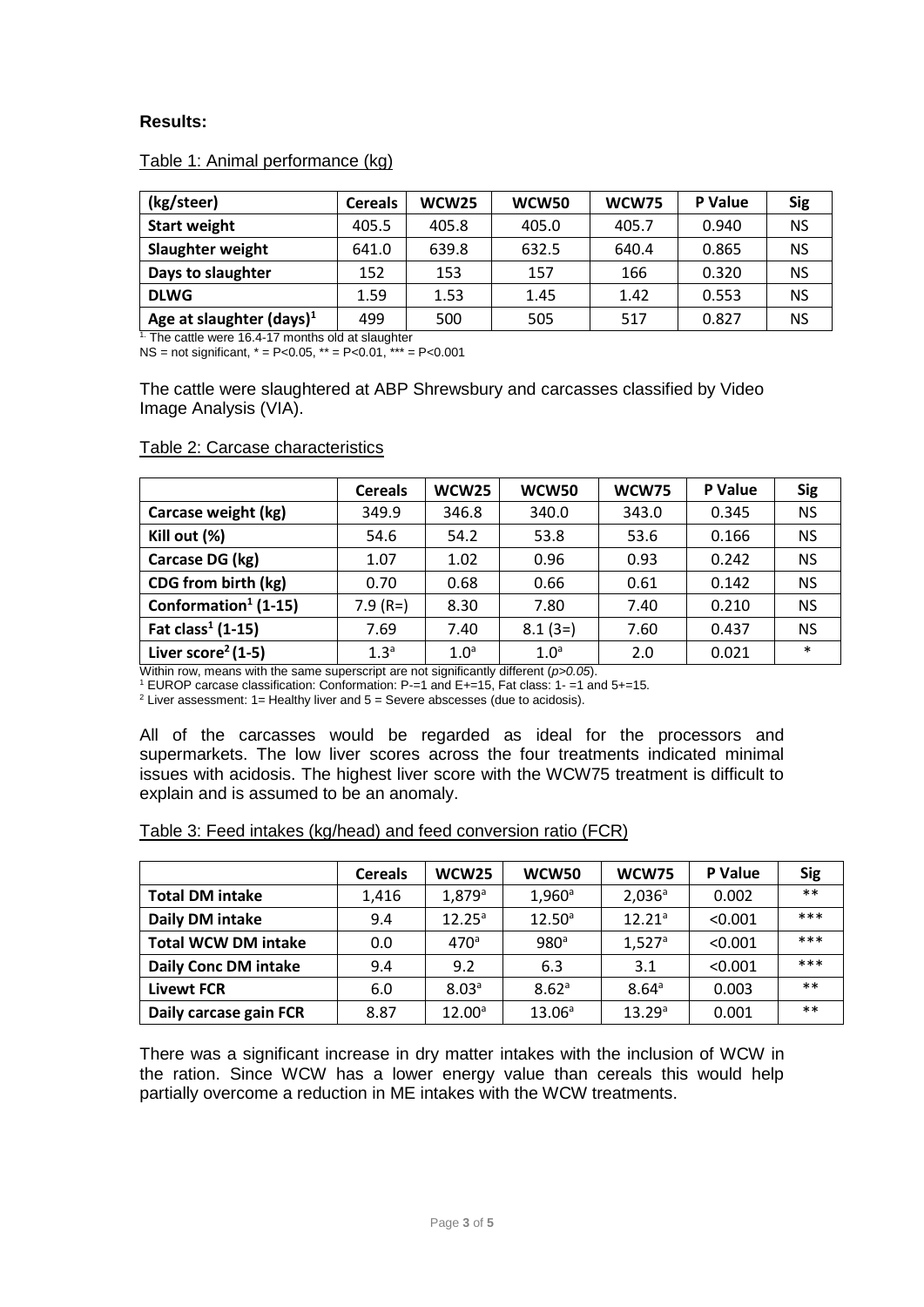### Table 4: Financial performance (£)

|                                            | <b>Cereals</b>     | <b>WCW25</b>      | <b>WCW50</b>         | <b>WCW75</b>      | P Value | <b>Sig</b> |
|--------------------------------------------|--------------------|-------------------|----------------------|-------------------|---------|------------|
| Carcase price $(f/kg)^1$                   | 3.39               | 3.42              | 3.39                 | 3.35              | 0.164   | <b>NS</b>  |
| Carcase value (£)                          | 1,187              | 1,185             | 1,152                | 1,149             | 0.344   | <b>NS</b>  |
| Total feed cost per head $(E)^2$           | 306 <sup>a</sup>   | 352               | 320 <sup>a</sup>     | 284               | 0.007   | $\ast$     |
| Daily feed cost (£/head)                   | 2.03 <sup>a</sup>  | 2.30              | 2.04 <sup>a</sup>    | 1.70              | < 0.001 | ***        |
| Feed cost/kg live wt gain (£/kg)           | 1.30 <sup>a</sup>  | 1.51              | 1.41a                | 1.20              | 0.043   | $\ast$     |
| Feed cost/kg carcase gain (£/kg)           | 1.91 <sup>ab</sup> | 2.25              | $2.13^{b}$           | $1.85^{\circ}$    | 0.022   | $\ast$     |
| Margin over Feed (£/steer) <sup>3</sup>    | 234                | 181               | 188                  | 226               | 0.153   | NS.        |
| Margin ( $E/kg$ carcase gain) <sup>3</sup> | 1.47 <sup>b</sup>  | 1.17 <sup>a</sup> | $1.26$ <sup>ab</sup> | 1.50 <sup>b</sup> | 0.085   | Trend      |

<sup>1</sup> Carcase price standardised to the ABP price grid with a base price of £3.38/kg.

<sup>2</sup> Feed costs as follows: Whole crop @ £102/t DM), Cereal mix @ £187/t, WCW25 Concs @ £188/t, WCW50 Concs @ £195/t, WCW75 concs @ £221/t.

<sup>3</sup> Margin over Feed calculated from: Value of Carcase Gain MINUS Feed costs.

The carcase value was highest for the Cereal and WCW25 treatments. The lowest feed costs were recorded by the WCW75 treatment. The highest Margin over Feed Costs were recorded with the Cereals and WCW75 diets.

### **Discussion & Conclusions:**

- Overall performance of the British Blue x Holstein steers was very good with cattle being slaughtered at 16-17 months old with carcase weights of 340-350kg exceeding the recognised target for 18-month beef production systems.
- Carcase weights were similar across the 4 treatments, however cattle on the forage based diets tended to take longer to reach slaughter weight hence DLWG and CDG showed a decline with increasing amounts of forage in the ration, but this however was not statistically significant.
- Replacing cereals with WCW increased daily DMI, which partially compensated for the reduced energy density (M/D) of the diets, but resulted in a poorer FCR.
- Diet costs were lowest with the WCW75 treatment. They were similar for the cereals and WCW50 and highest for the WCW25 treatment.
- Margins were similar for the Cereals and WCW75. However lower for the WCW25 and WCW50.
- Carcase classification was similar across all treatments and ideal for the meat trade.
- The earlier slaughter of the steers fed *ad-lib* cereals would result in a small reduction in variable and fixed costs. However the fixed costs for a forage based system would require silage clamps, a feeder wagon and materials handler which would be significantly higher than one based on feeding cereals from hoppers.
- If farm resources are available to make, store and handle forage the replacement of **75%** of cereals with **well-made good quality high energy (25+% starch, 10.5+ME) whole crop** should be considered.
- The overall conclusion is that farmers should either finish cattle on either *ad-lib* cereal systems or consider replacing a significant proportion of cereals i.e. 75% with a high energy forage.

#### **Acknowledgement:**

The authors would like to extend their sincere thanks to AHDB Beef & Lamb for supporting this work and the staff at ABP Shrewsbury for their assistance with the liver scoring. This study was used by BSc IV Agric students Jonathan Williams and